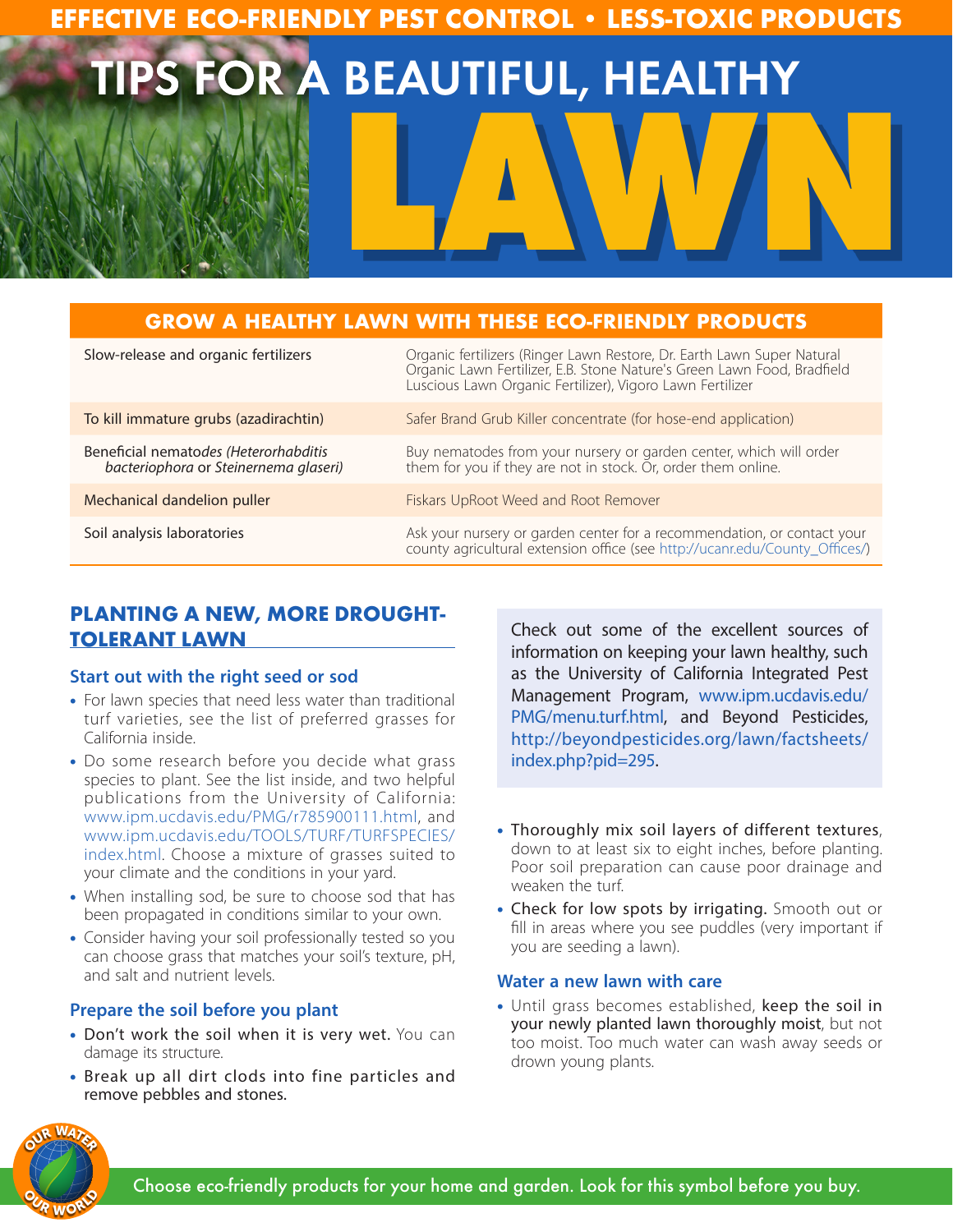# **WHAT'S IN A LAWN?**

If you don't need an even, all-grass surface, you can replace all or some of your lawn with an attractive alternative that needs less water and less mowing, and attracts helpful pollinators to your garden.

### **Drought-tolerant lawn substitutes**

• Woolly Yarrow (*Achillea tomentosa*): Plant from flats or small pots, 6" apart; mow in March and July to a height of 2". Yellow flowers. Keep soil on the dry side.



• Caraway-Scented Thyme (*Thymus herba-barona*): Plant all thymes from flats or small pots, 6" to 8" apart. Mowing is not necessary. Rose-pink



flowers in early summer attract bees.

- • Creeping Thyme (*Thymus praecox-arcticus*): Mow to 1 1/2" in July and fertilize; purple flowers in summer attract bees.
- • Strawberry Clover (*Trifolium fragiferum*): Plant from seed in fall; mow to 2" in April, June, and August; white to pink flowers in summer attract bees.



• Garden Chamomile (*Chamaemelum nobile*) c o m b i n e d w i t h strawberry clover: Plant chamomile from flats or from small pots, 6" to 8" apart. Interplant



with strawberry clover and mow both ground covers to 2" in April, June, and August. In areas with heavy clay soils, chamomile may not grow. In those spots, combine the clover with either of the thymes listed above.

# **CARING FOR AN ESTABLISHED LAWN**

### **Water—just enough!**

- Don't overwater. Check the soil moisture with a trowel. The top two to three inches should feel almost dry before you add more water.
- Water enough to send the roots deep into the soil. When you think you've watered enough, push a trowel into the soil and tilt it forward. If the soil isn't damp down to four or six inches, keep watering until it is. Keep track of how long you water, for next time.
- Water slowly so that water stays on your lawn and doesn't run off. Overwatering is one way pesticides and fertilizers find their way to storm drains.
- If water runs off or pools even with slow irrigation, your soil may be compacted—which makes it hard for healthy roots to grow. See *Restoring a lawn to health* for tips on addressing this problem.
- Know your soil type. Clay soils hold more moisture and dry out more slowly, and need less frequent watering. Sandy soils dry out faster.

### **Grass clippings: Home-grown fertilizer**

Unless your soil is very sandy, you should not need to add fertilizer (nutrients) to your lawn.

- Grass clippings left on the lawn after mowing can provide most of the nutrients your lawn needs. Clippings must be small enough to decompose quickly without forming a mat on top of the living grass. See *Mowing a healthy lawn*.
- Synthetic or quick-release fertilizers, if misapplied, can "kill" the soil by killing the good bacteria and destroying the supporting soil structure.
- If you do need to feed your lawn, use organic or slowrelease fertilizers such as sulfur- or polymer-coated urea.

#### **Mowing a healthy lawn**

- Mow when the grass is dry.
- In general, cut no more than 1/3 of the leaf blade when you mow, and keep mower blades sharp. Cutting off too much or wounding grass with a dull blade stresses the lawn and invites pests and diseases.
- During warm weather months, cut the grass higher to help the soil hold onto water.
- Change your mowing pattern or direction often to avoid compacted mower tracks.
- If blades of grass are turning yellow and orange powder comes off onto your hands, your lawn has rust disease and you should collect lawn clippings and throw them away. Control and prevent rust with good lawn care practices, including fertilizing with organic or slow-release fertilizers.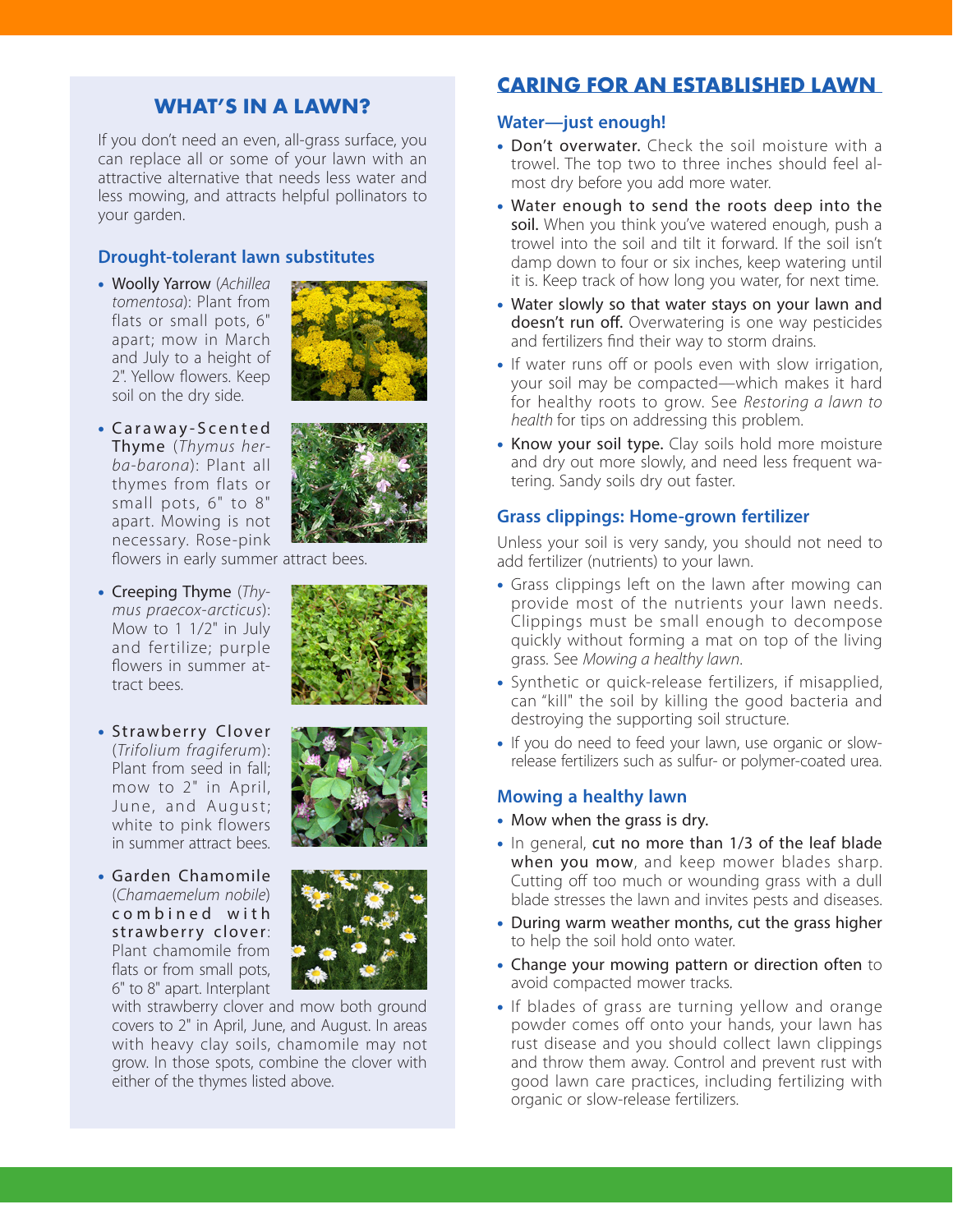### **DEALING WITH WEEDS**

A completely weed-free lawn is… unnatural! But a healthy lawn will crowd out most weeds. Think about how many weeds you can tolerate.

- Dig weeds by hand before they go to seed, and try to pull out the roots. A forked-end hand weeder picks up weeds such as dandelions by the crown so that the long tap root comes too. There is also a footpowered, stand-up tool that works well.
- Reseed bare spots so weeds can't fill in. Sprinkle grass seed and water regularly with a fine spray until grass sprouts.
- Don't mow grass too short. Taller blades can shade the soil enough to prevent some weed seeds from sprouting.
- Avoid weed-and-feed fertilizers because the herbicides in these products may drift to other parts of your garden, and in some cases even kill shallowrooted trees.

### **RESTORING A LAWN TO HEALTH**

A healthy lawn needs air, water, and nutrients reaching the roots. An old or neglected lawn, or one that gets heavy use, may have a thick layer of thatch, or the soil may be compacted so that roots cannot grow well.

### **Give it air!**

A lawn's root system needs air to grow, and grow deep into the soil. If you can't push a screwdriver five or six inches into the soil, or if water pools on the surface, you should aerate your lawn. Areas where there is heavy foot traffic or where grass looks thin are good places to check.

- Use a hollow-tined aerator that removes plugs of soil. Aerators can be foot-operated or motorized, and rented from hardware stores or borrowed from tool libraries.
- For best results, aerate during your lawn's strong growing season.
- The day before you aerate, water the lawn until the soil is moist five to six inches deep. This will help you push the aerator deeper.
- Leave the plugs on the lawn. When they have dried out, break them up with a rake.

### **Removing thatch**

Thatch is a matted layer of living and dead grass stems and roots that can build up between the green blades and the soil surface. A half-inch of thatch can help your lawn retain moisture and block weeds, but a thicker layer can keep air and water from reaching the roots. If you lawn has a bouncy feel when you walk on it, thatch is probably building up. Aeration can help with thatch.

- Thatch is less likely to build up in a healthy lawn on biologically active soil. This is another good reason not to use lawn chemicals that can destroy soil organisms!
- The best time to remove thatch is during the active growing season, when grass will recover more easily.
- Before you de-thatch, mow the lawn a little closer than usual. If the lawn is very dry, water thoroughly the day before.
- If your lawn has a thicker thatch layer than aeration can handle, you may need to de-thatch with a special thatching rake or a "vertical mower" (which you can rent).
- Water well after de-thatching; aerate if necessary; and throw away thatch in your green waste bin.

# **SOME PREFERRED GRASSES FOR CALIFORNIA**

"Cool season" native bunch grasses (growing season is during cool weather)

- • Blue wild rye (*Elymus glaucus*): Spreading habit, good soil stabilizer for slopes
- • Creeping wild rye (*Leymus triticoides*): Sodforming, spreading, dependable groundcover
- • California fescue (*Festuca californica*): Good in filtered shade
- • Giant needlegrass (*Achnatherum coronatum*): suited to dry, sunny areas
- • Seashore bentgrass (*Agrostis pallens*): Also called San Diego or dune bentgrass; also Native Bentgrass™

#### "Warm season" grasses (growing season is during warm weather)

- • St. Augustinegrass (*Stenotaphrum secundatum*): Most shade-tolerant of warm season grasses
- • Buffalograss (*Buchloe dactyloides*): Cannot tolerate shade, dies back in winter. UC Verde™, developed by the University of California, has a longer growing season than other varieties
- • Blue Grama (*Bouteloua gracilis*): Good in hot, dry areas; has a brief dormant season in cool weather

### **Sod**

• See www.deltabluegrass.com for trademarked native, low-water sod options in northern California; or www.ssseeds.com in southern California and the central coast.